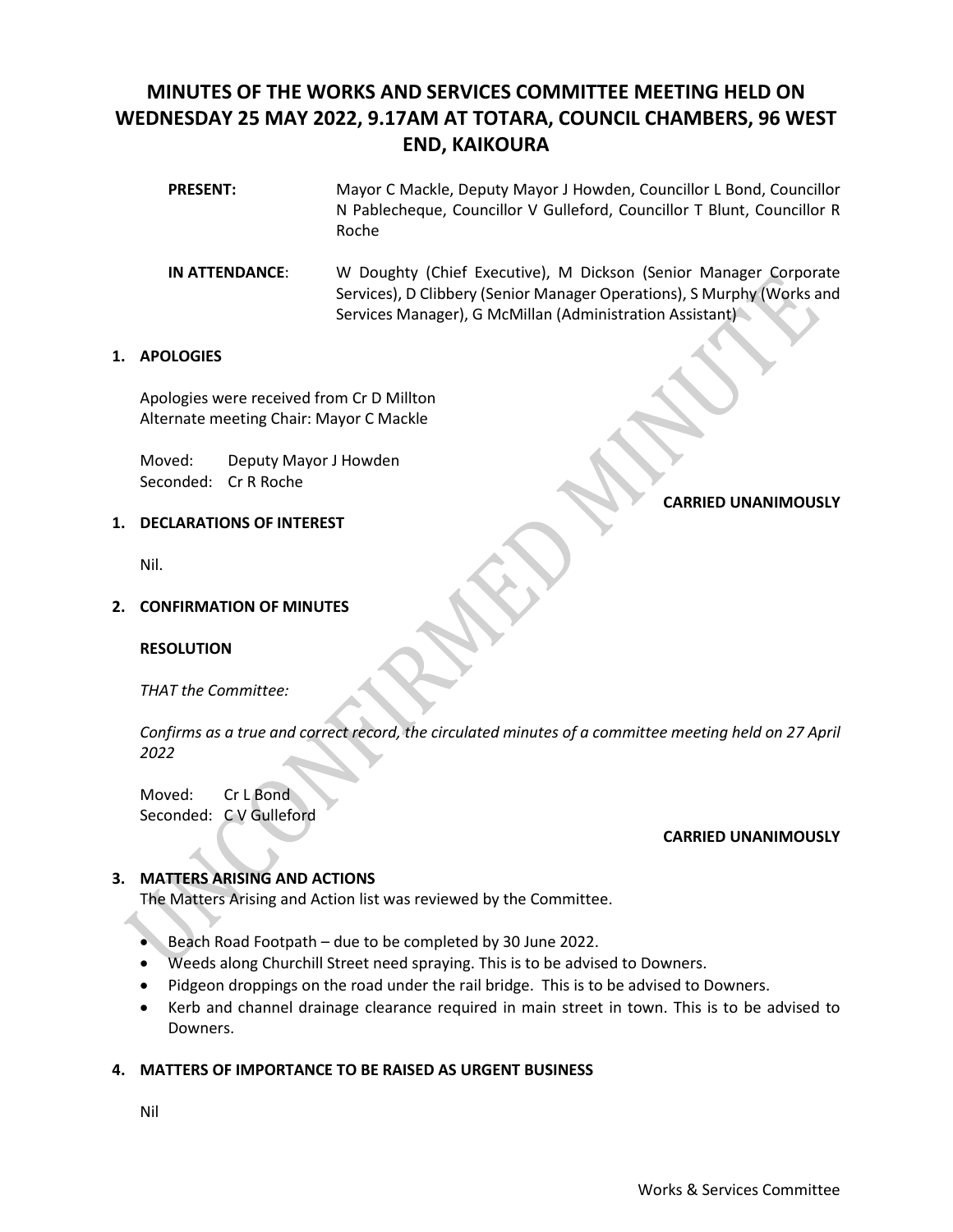# **5. WORKS AND SERVICES MONTHLY BUSINESS AS USUAL (BAU) REPORT**

It was noted that this is S Murphy's last formal meeting at Council. The Mayor and Councillors acknowledged S Murphy's significant contribution as Works and Services Manager over the last couple of years.

Gravel clearance has been completed under the Linton Creek Bridge on the Inland Rd.

Tsunami warning signs are soon to be erected around the town in time for the Emergency Management exercise in July.

Transfer Station construction is progressing well, and a site visit meeting has been held with IWK Board this month. Bay Paddock Road sealing will be completed by October/November 2022.

It was noted the lack of local interest in the Old Council Buildings tendering. C Roche asked if it hadn't been done already that follow up with the mini local alliance group that formed for an earlier Council project be undertaken.

# **RESOLUTION**

*That Council receives this report.* 

Moved: C R Roche Seconded: Cr L Bond

#### **CARRIED UNANIMOUSLY**

#### **6. THREE WATERS STIMULUS REPORT**

The report provides an overview of all the projects undertaken with the no commitment stimulus funding. All work needs to be completed by the end of June 2022 and invoiced in July 2022. The programme has been actively managed to land within budget as some projects have cost more than the estimate due to Covid and inflation and some have required less scope.

IWK have been involved with local pipe renewal work with good engagement from both the Runanga and Heritage NZ in terms of all required permissions and approvals.

# **RESOLUTION**

*That Council receives this report.* 

Moved: Mayor C Mackle Seconded: Deputy Mayor J Howden

**CARRIED UNANIMOUSLY**

There being no further business, the meeting closed at 9.37 am.

CONFIRMED \_\_\_\_\_\_\_\_\_\_\_\_\_\_\_\_\_\_\_\_\_ Chairperson

\_\_\_\_\_\_\_\_\_\_\_\_\_\_\_\_\_\_\_\_\_ Date